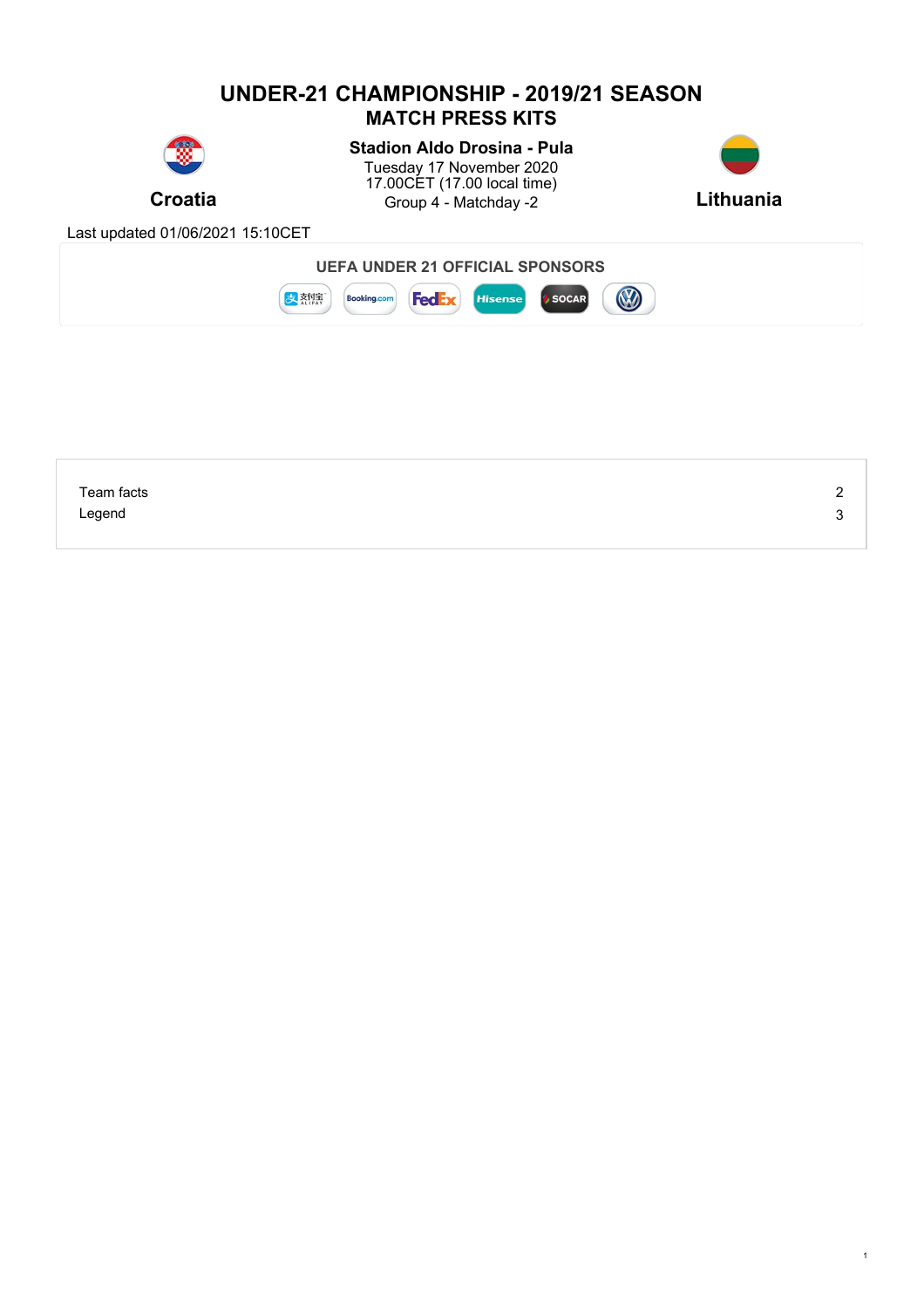2

# **Team facts**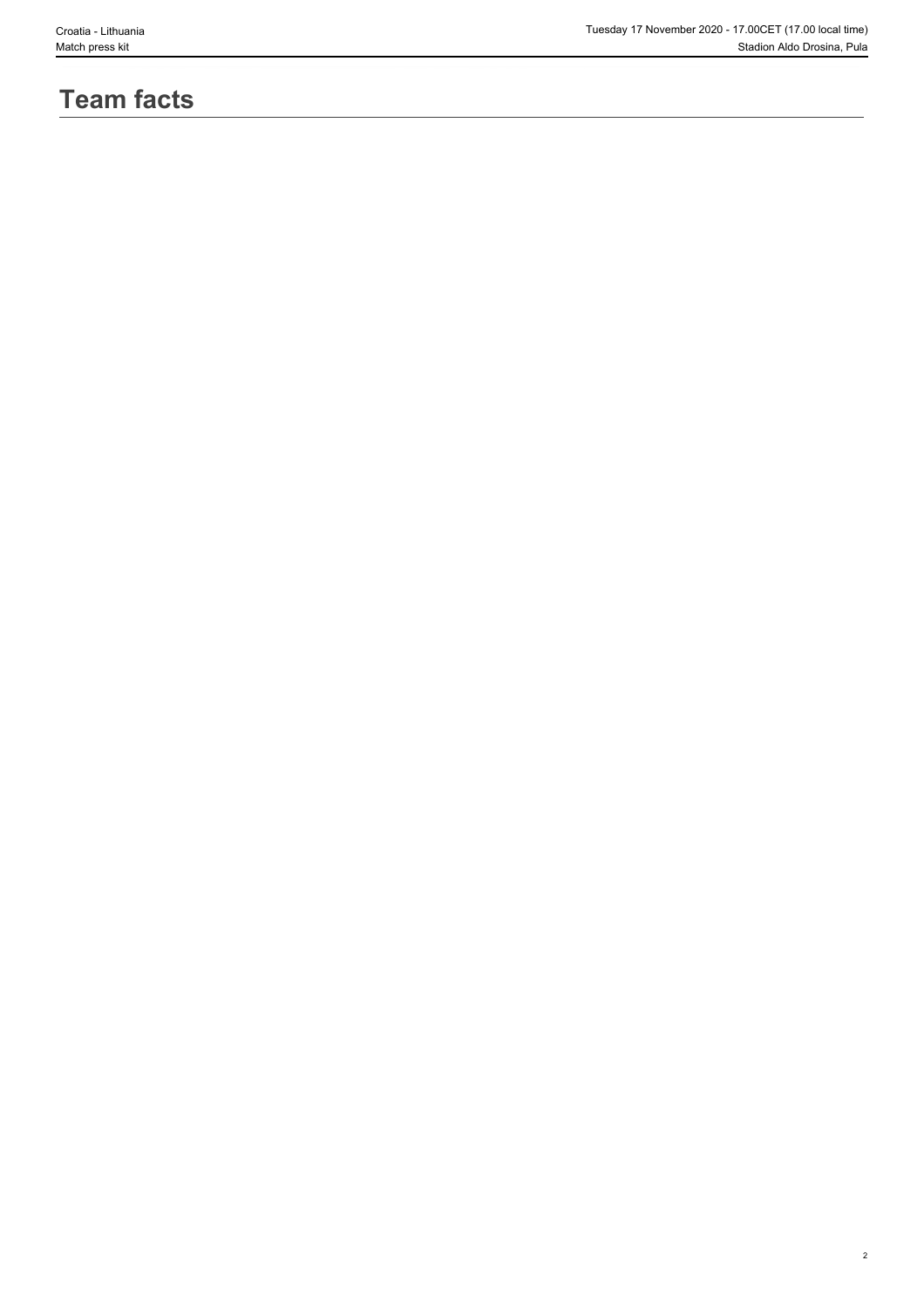## **Legend**

### **:: Squad list**

**No:** number **DoB:** date of birth **Qual:** qualifying **FT:** final tournament **Pld:** played **Gls:** goals **Overall U21:** all-time qualifying and final tournament data

#### **:: Match officials**

**Nat:** nationality **DoB:** date of birth

**Under-21:** Total matches officiated in the UEFA European U21 Championship including all qualifying round matches. Matches as the fourth official are not included in these statistics. These are the official statistics considered valid for communicating official records in the competition.

**UEFA:** Total matches officiated in all UEFA competitions including all qualifying round matches. Matches where the official has acted as the fourth official are not included in these statistics. These are the official statistics considered valid for communicating official records in the competition.

#### **:: Group statistics/Tournament schedule**

**Pos:** position **Pld:** played **W:** won **D:** drawn **L:** lost **GF:** goals for **GA:** goals against **Pts:** points

#### **:: NOTE: All-time statistics**

Goals totals include the outcome of disciplinary decisions (eg. match forfeits when a 3-0 result is determined). Goals totals do not include goals scored from the penalty mark during a penalty shoot-out.

## **Competitions**

**UCL**: UEFA Champions League **ECCC**: European Champion Clubs' Cup **UEL**: UEFA Europa League **UCUP**: UEFA Cup **UCWC**: UEFA Cup Winners' Cup **SCUP**: UEFA Super Cup **UIC**: UEFA Intertoto Cup **ICF**: Inter-Cities Fairs Cup

#### **Club competitions National team competitions**

| <b>EURO:</b> UEFA European Football Championship |  |
|--------------------------------------------------|--|
| <b>WC: FIFA World Cup</b>                        |  |
| <b>CONFCUP: FIFA Confederations Cup</b>          |  |
| <b>FRIE:</b> Friendly internationals             |  |
| <b>U21FRIE:</b> Under-21 friendly internationals |  |
| U21: UEFA European Under-21 Championship         |  |
| U17: UEFA Under-17 Championship                  |  |
| U16: UEFA European Under-16 Championship         |  |
| U19: UEFA Under-19 Championship                  |  |
| U18: UEFA European Under-18 Championship         |  |
| <b>WWC: FIFA Women's World Cup</b>               |  |
| <b>WEURO:</b> UEFA European Women's Championship |  |
| <b>Other abbreviations</b>                       |  |

## **Competition stages**

| F: Final                           | <b>GS:</b> Group stage             | (aet): After extra time                            | pens: Penalties               |
|------------------------------------|------------------------------------|----------------------------------------------------|-------------------------------|
| <b>GS1: First group stage</b>      | <b>GS2:</b> Second group stage     | <b>No.: Number</b>                                 | og: Own goal                  |
| <b>3QR:</b> Third qualifying round | <b>R1:</b> First round             | ag: Match decided on away                          | <b>P</b> : Penalty            |
| R2: Second round                   | <b>R3:</b> Third round             | qoals                                              | agg: Aggregate                |
| <b>R4:</b> Fourth round            | <b>PR:</b> Preliminary round       | <b>PId:</b> Matches played                         | AP: Appearances               |
| <b>SF: Semi-finals</b>             | <b>QF:</b> Quarter-finals          | <b>Pos.: Position</b>                              | <b>Comp.: Competition</b>     |
| $R16$ : round of 16                | <b>QR:</b> Qualifying round        | <b>Pts: Points</b>                                 | <b>D</b> : Drawn              |
| R32: Round of 32                   | <b>1QR: First qualifying round</b> | R: Sent off (straight red card) DoB: Date of birth |                               |
| <b>1st:</b> first leg              | <b>2QR:</b> Second qualifying      | <b>Res.: Result</b>                                | <b>ET:</b> Extra Time         |
|                                    | round                              | sg: Match decided by silver                        | <b>GA:</b> Goals against      |
| 2nd: second leg                    | FT: Final tournament               | qoal                                               | t: Match decided by toss of a |
| PO: Play-off                       | <b>ELITE:</b> Elite round          |                                                    | coin                          |
| <b>Rep: Replay</b>                 | 3rdPO: Third-place play-off        | <b>GF:</b> Goals for                               | W: Won                        |
| PO - FT: Play-off for Final        | <b>GS-FT:</b> Group stage – final  | gg: Match decided by golden Y: Booked              |                               |
| Tournament                         | tournament                         | qoal                                               | $L:$ Lost                     |
|                                    |                                    | Y/R: Sent off (two yellow                          | <b>Nat.: Nationality</b>      |
|                                    |                                    | cards)                                             | N/A: Not applicable           |

**f**: Match forfeited